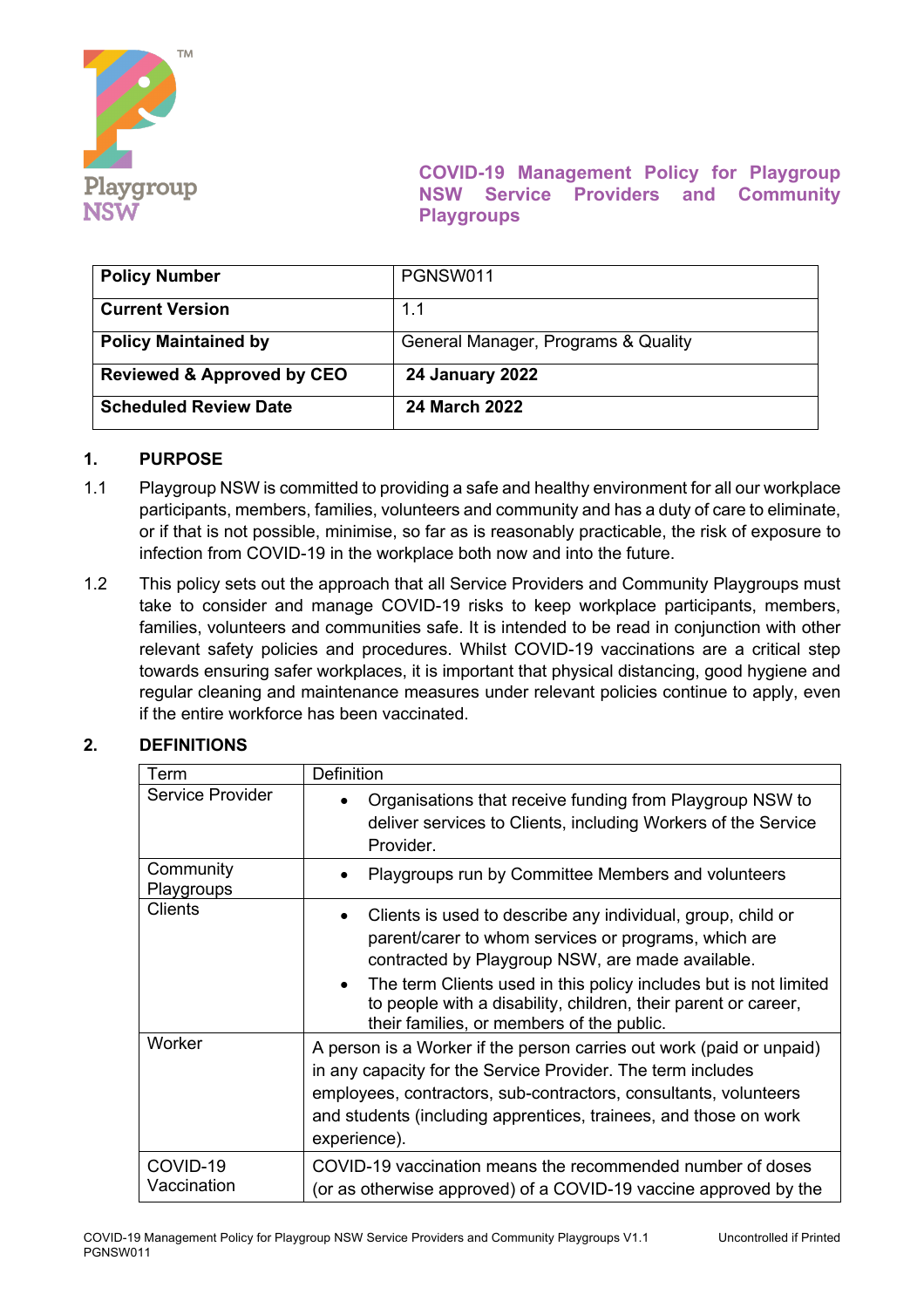|                                 | Therapeutic Goods Administration for use in Australia. This<br>includes booster doses, when required by Public Health Order and<br>person is eligible.                                              |
|---------------------------------|-----------------------------------------------------------------------------------------------------------------------------------------------------------------------------------------------------|
| COVID-19 Risk<br>Assessment     | A process which Service Providers and its delegates use to assess<br>and manage the Workplace Health & Safety (WHS) risks from<br>COVID-19.                                                         |
| Service<br>Provider<br>COVID-19 | The documented approach to the management of COVID-19 which<br>includes the COVID-19 Safety Plan, a risk assessment for each<br>service setting, and the other minimum requirements set out in this |
| Management Plan                 | policy.                                                                                                                                                                                             |

## **3. NATIONAL COVID-19 VACCINATION ROLLOUT**

3.1 The Australian Government is implementing a vaccination program and availability for anyone aged 5 years old and over. Booster doses are also now available to everyone 18 years and over who have had both doses of their primary course of a COVID-19 vaccine at least 3 months ago.

### **4. OUR POLICY**

- 4.1 Our COVID-19 Management Policy for Playgroup NSW Service Providers and Community Playgroups will continue to be informed by any applicable laws, enforceable government directions and advice issued by Commonwealth and State governments.
- 4.2 The Australian Government's policy is that receiving a vaccination is voluntary, although it aims to have as many Australians vaccinated as possible.
- 4.3 The risks of COVID-19 have presented the need to have comprehensive vaccination requirements in place to:
	- protect the communities we serve, noting that many are vulnerable
	- protect our employees and their families from potential sources of infection among the communities we serve
	- provide a safe environment for our employees to work together
	- ensure business continuity to the communities we serve.
- 4.4 Playgroup NSW will continually review WHS practices and medical guidance to assess the reasonableness of vaccination directions in line with the above factors.

#### **5. VACCINATION EVIDENCE**

- 5.1 Most premises in NSW are now open to everyone, regardless of full vaccination or not.
- 5.2 Playgroup NSW requires Service Providers to advise Playgroup NSW that their Workers are vaccinated.
- 5.3 For all other individuals attending a venue, Service Providers and Community Playgroups must comply with the requirements specified by the owner of the venue.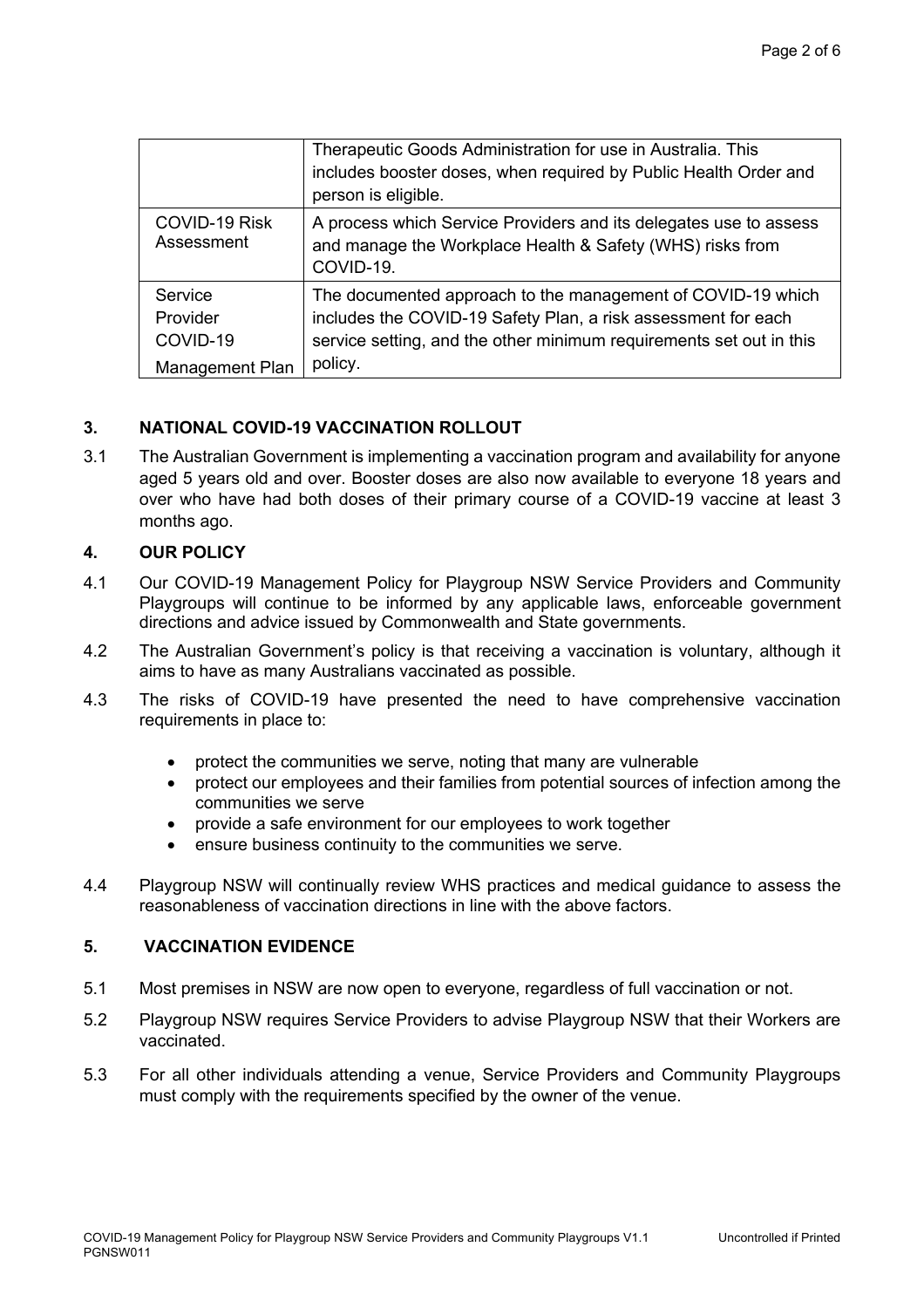# **6. RISK ASSESSMENT AND RISK CONTROL MEASURES**

- 6.1 Safe Work NSW recommends that all workplaces must assess (in consultation with their Workers) and look for ways to minimise the risk of COVID-19.
- 6.7 Various control options must be considered and the control that most effectively eliminates the risk of harm or minimises the risk in the circumstances should be chosen.

The Risk Assessment will form a core component of the Service Provider's COVID-19 Management Plan.

- existing risk assessment and management procedures already in use by Service providers may be adapted to consider the risk in relation to COVID-19.
- Service Providers should consider the hierarchy (or order) of controls when managing hazards and risks in the workplace.

The Risk Assessment should identify relevant control measures in response to the particular circumstances and conditions to the individual playgroup. These control measures should then be worked through when managing risks. In the first instance the focus should be on eliminating risks. If this is not reasonably practical, the objective is to seek to minimise the risks by identifying and then working through other appropriate alternatives.

# **7. RISK ASSESSMENT CONSIDERATIONS**

- 7.1 Risk assessment considerations include:
	- worksite or locations where it is necessary to protect Workers and Clients from further community transmission
	- if there is a greater risk that Workers will be exposed to the virus due to the operating environment (for example, Workers who work with children where physical distancing is not always possible)
	- if the Worker works with at risk populations (for example, children, people with disability, or other worker groups who work with at risk populations).
	- Service Providers and Community Playgroups should also consider risks posed by unvaccinated Clients, visitors and other third parties that are on site or potentially in contact with Workers and Clients and consider appropriate mitigations. This may include restrictions on access for unvaccinated visitors.
- 7.2 The following are examples of the risk control measures that should be considered. The actual measures chosen will correspond to the level of risk identified in the risk assessment.

Risk control measures include but are not limited to:

- implementing control measures to prevent COVID-19 entering workplaces, and supporting Workers to adhere to public health requirements
- where appropriate and lawful, implementing vaccination requirements to reduce the risk of infection, transmission and serious illness
- implementing controls to reduce direct contact with Workers and Clients (where reasonably practicable), including:
	- o physical distancing
	- o barriers and/or modifying workplace layouts to create adequate space at counters, between workstations, seated areas etc.
- modifying shifts, hours and rosters to reduce peak periods. For example, stagger start and finish times, days of the week from home or office
- actively support flexible work arrangements, including working from home or other locations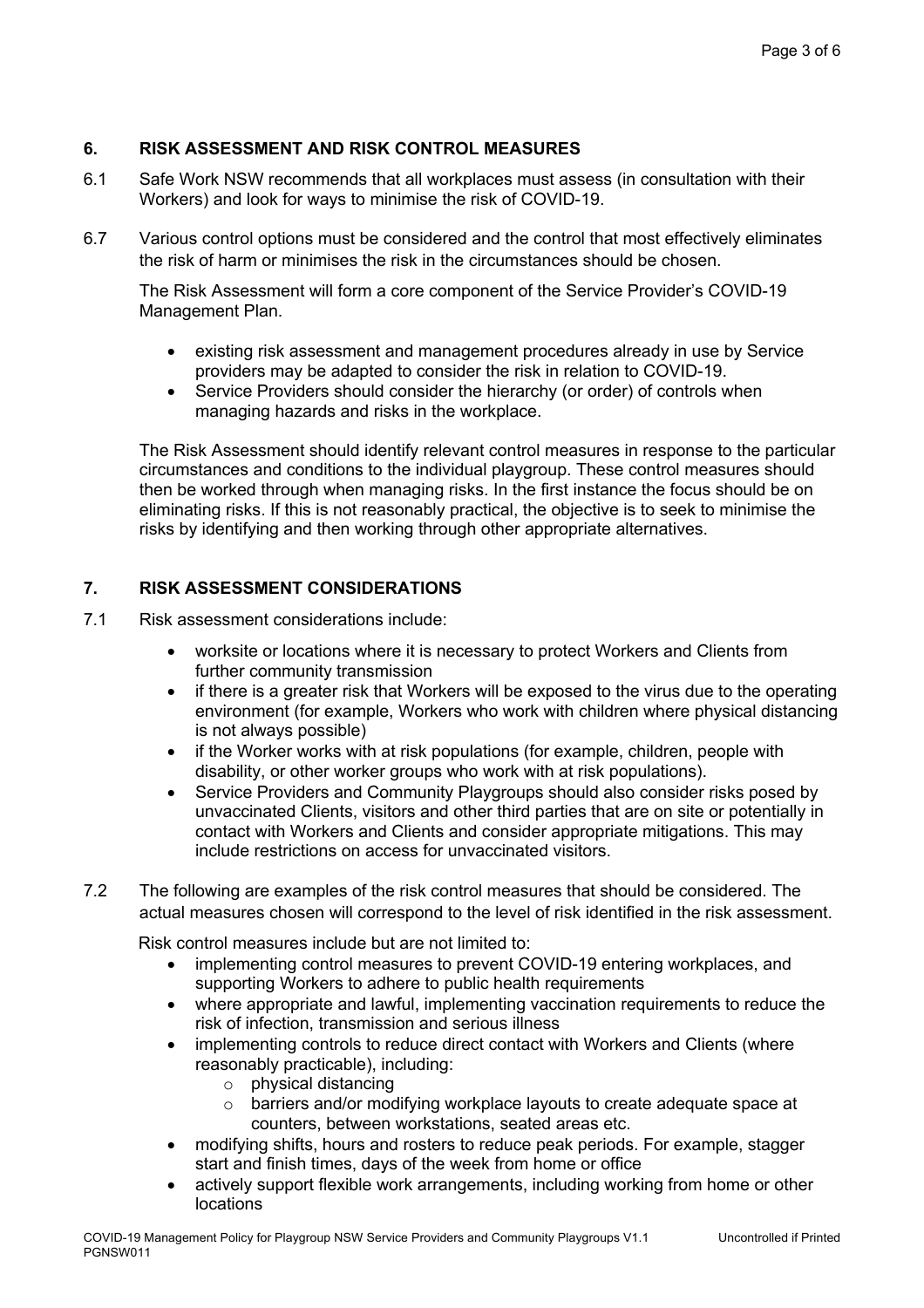- implementing controls to reduce environmental exposure, including
- inspecting and reviewing air conditioning and ventilation systems
- cleaning and disinfection of high traffic areas and shared surfaces
- providing cleaning products and instruction for cleaning workspaces
- providing instruction and amenities for personal hygiene and infection control, and providing appropriate personal protective equipment, for example gloves and masks.

### **8. OUR EXPECTATIONS OF OTHERS**

8.1 It is important that all workplace participants, members, families, volunteers comply with our safety policies and accept responsibility for their individual actions and responsibilities in helping us achieve a COVIDSafe workplace.

### **9. SERVICE PROVIDERS**

- 9.1 Playgroup NSW requires all Service Providers to take appropriate and comprehensive measures to minimise the risks of COVID-19 transmission and infection. These measures are required to protect the health and safety of all workers and clients in circumstances where there is a risk to those workers and clients contracting COVID-19.
- 9.2 The risks of COVID-19 have presented the need to consider comprehensive measures to:
	- protect the Clients, noting that many are vulnerable
	- protect Workers, and provide a safe environment for Workers to work together and provide services to the Clients they serve
	- ensure business continuity for playgroups.
- 9.3 Under work health and safety (WHS) laws, employers have a duty of care to ensure, as far as reasonably practicable, the health, safety and welfare of Workers at work and those affected by their work. In relation to COVID-19, this means that Service Providers must manage the risk of COVID-19 to Workers and others in the work environment.
- 9.4 As services and work environments are all different, the risks and appropriate measures to manage these risks will vary for each Service Provider.
- 9.5 Playgroup NSW requires all Workers of Service Providers to be fully vaccinated, including a booster dose when required and eligible. Service Providers must provide proof of vaccination of Workers if requested by Playgroup NSW.
- 9.7 Service Providers must comply with and take all reasonable steps to ensure their Workers comply with relevant public health orders which may be in place pertaining to their workforce at any given time.

#### 10. **SERVICE PROVIDER REQUIREMENTS**

10.1 Service Provider COVID-19 Management Plan

Playgroup NSW requires all Service Providers to have a documented COVID-19 Management Plan.

The Service Provider COVID-19 Management Plan should at a minimum include:

- the requirements outlined in NSW Government COVID-19 Safety Plans
- a risk assessment for each service setting, and a plan to respond to each risk in day-to-day business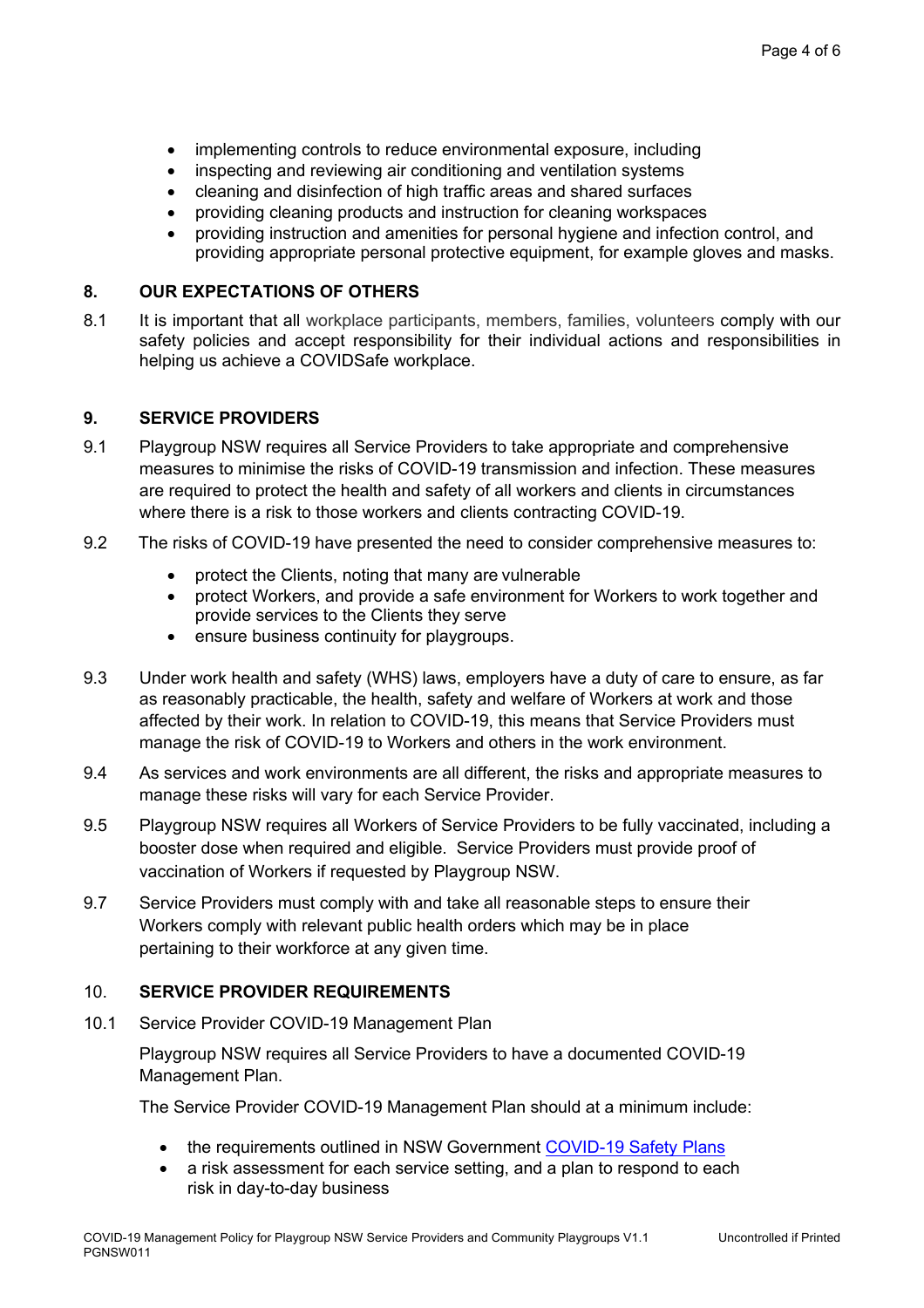- Provider can continue to deliver services during a COVID-19 incident
- processes and activities to respond to a confirmed or suspected case of COVID-19 in the workplace
- processes and activities for supporting a client with a confirmed or suspected case of COVID-19
- processes and activities for managing the risks associated with supporting a Client who is unvaccinated
- processes for recording visitors to the workplace, including the use of QR codes, where this is still a requirement
- processes for supporting testing, tracing and isolation of Workers and Clients exposed to COVID-19 in line with public health requirements
- processes for recording, monitoring compliance and managing contraindications when vaccination is a requirement to control COVID-19 risk.
- 10.2 If services already have a COVID-19 Safety Plan, business continuity plan and a risk assessment, these documents can be considered together as the Service Provider COVID-19 Management Plan provided they address all the other minimum requirements listed above.

## **11. COMMUNITY PLAYGROUPS**

- 11.1 Community Playgroup coordinators and committees must be compliant with NSW Government COVID Rules and Restrictions, specifically relating to the following:
	- Public Health Orders Compliance with Public Health Orders and other venue guidelines.
	- Mask wearing All participants over the age of 12, in indoor areas must wear a mask.
	- COVID-19 Safe Check in and QR codes Individual groups will need to check venue requirements and provide QR Codes if the venue requires it.
	- Vaccination evidence Adhere to premises guidelines relating to proof of vaccination.
	- Risk Assessment Complete a Risk Assessment specifically related to the individual circumstances of the playgroup. To reduce risks associated with COVID-19, you may consider holding the group outdoors, use signage relating to hygiene and social distancing and regularly assess proper cleaning needs.
	- A written COVID-19 Safety Plan specifically related to the individual circumstances of the playgroup must be always kept on the playgroup premises. The link here outlines the safety plan to be completed: COVID Safety Plan Template

### **12. NON-COMPLIANCE**

- 12.1 Where a Service Provider chooses not to follow the terms set out in this policy, Playgroup NSW reserves the right to withhold payment of the funds as agreed in the terms of the Service Level Agreement.
- 12.2 The Service Provider and Community Playgroups will be liable for the payment of any fines, and other penalties issued as a result of non-compliance with the Public Health Orders and other applicable laws.